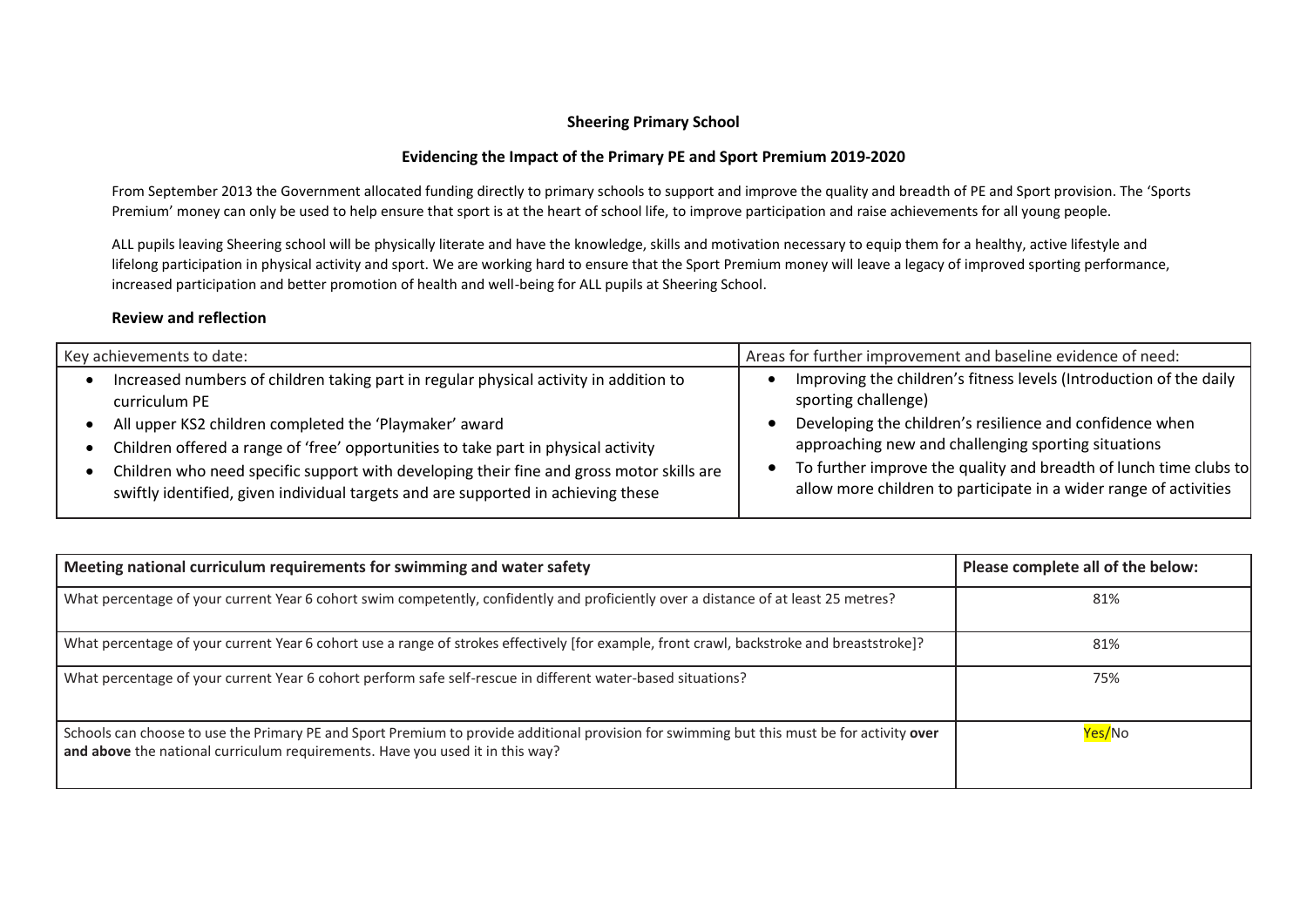## **Action Plan and Budget Tracking**

| Academic Year: 2019/20                                         | Total fund allocated: £16,900                                                                                                                                      |                              | Date Updated: July 2020                                                                                                                                                                                                                                   |                                                                                                                                                                                                                                                                                                                                                                              |
|----------------------------------------------------------------|--------------------------------------------------------------------------------------------------------------------------------------------------------------------|------------------------------|-----------------------------------------------------------------------------------------------------------------------------------------------------------------------------------------------------------------------------------------------------------|------------------------------------------------------------------------------------------------------------------------------------------------------------------------------------------------------------------------------------------------------------------------------------------------------------------------------------------------------------------------------|
| School focus with clarity on<br>intended impact on pupils:     | <b>Actions to achieve:</b>                                                                                                                                         | <b>Funding</b><br>allocated: | <b>Evidence and impact:</b>                                                                                                                                                                                                                               | Sustainability and suggested next<br>steps:                                                                                                                                                                                                                                                                                                                                  |
|                                                                | that primary school children undertake at least 30 minutes of physical activity a day in school                                                                    |                              | Key indicator 1: The engagement of all pupils in regular physical activity - Chief Medical Officer guidelines recommend                                                                                                                                   | Percentage of total allocation:                                                                                                                                                                                                                                                                                                                                              |
|                                                                |                                                                                                                                                                    |                              |                                                                                                                                                                                                                                                           | 66%                                                                                                                                                                                                                                                                                                                                                                          |
| Intention                                                      | Implementation                                                                                                                                                     |                              | Impact                                                                                                                                                                                                                                                    |                                                                                                                                                                                                                                                                                                                                                                              |
| All children will be involved in<br>regular physical activity. | Increase the number and variety £1880<br>of 'free' lunchtime and after<br>school sports clubs<br>Focus on least active children<br>and sign post them to the clubs |                              | Clubs this year included: KS1 and KS2<br>football, KS2 indoor ball games,<br>Mindfulness/yoga<br>Increase from 60 children<br>participated in sports clubs in the<br>autumn/spring term<br>Children learning new skills and<br>developing new friendships | Continue to offer a variety of<br>opportunities for children to<br>participate in<br>Pupil voice- see if there are any<br>clubs that the children would<br>like to see offered at school<br>Clubs are run by existing staff<br>so therefore this is sustainable<br>practise<br>PE leader to continue to<br>analyse participation and<br>signpost children where<br>necessary |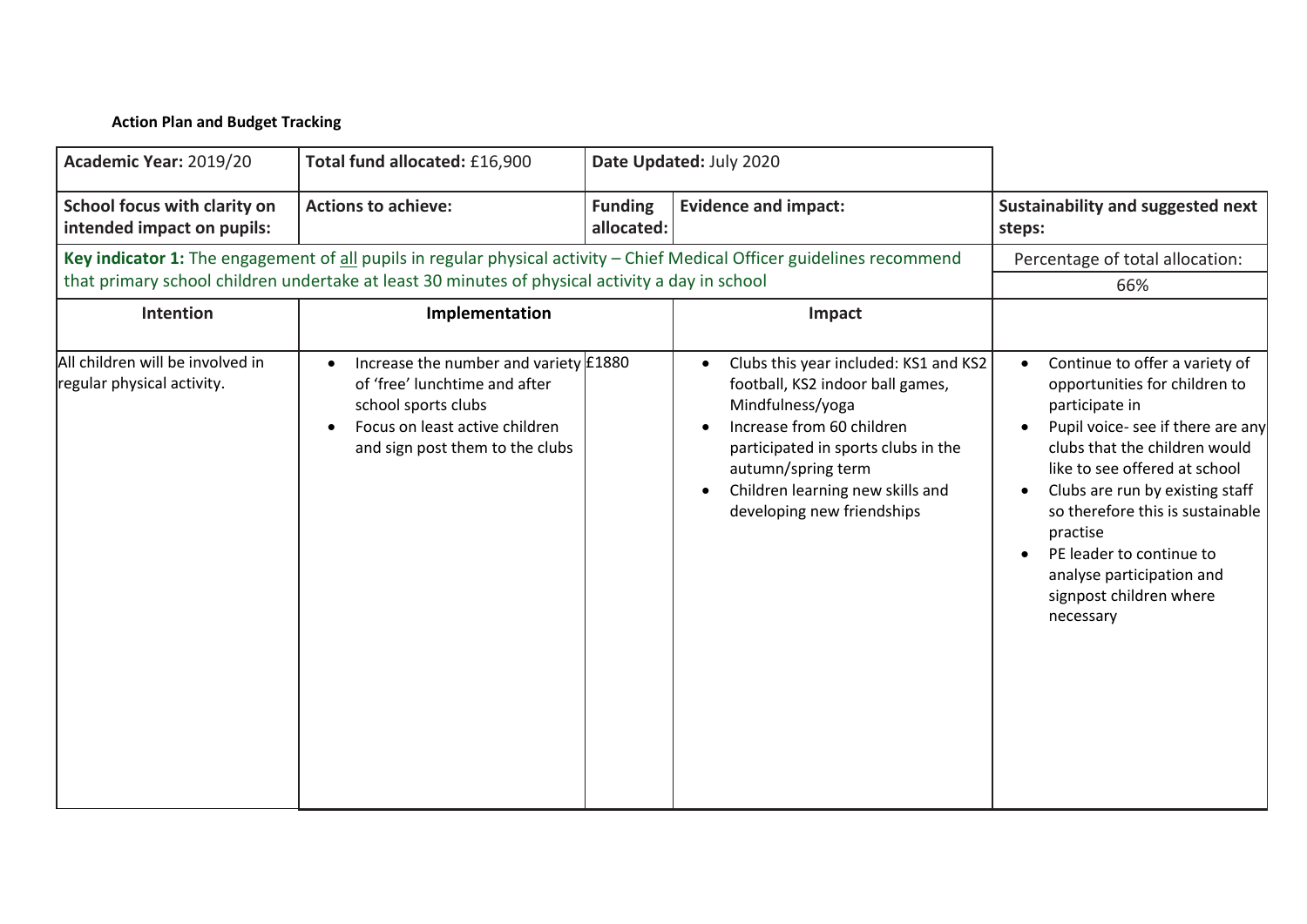| Daily Sport initiative-<br>Raise participation levels of<br>physical activity across the whole<br><b>school</b> | PE co-ordinator to create Daily<br>sport challenge pack for each<br>class and distribute weekly to<br>each class. To include- Monday<br>Mile, Tuesday Team Challenge,<br>Wednesday Workout,<br>Thoughtful Thursday, Fitness<br>Friday                                                                                   |       | All classes taking part in daily sport<br>challenge. Children are experiencing<br>new sports/aerobic activities-yoga,<br>pilates<br>Children are active each day<br>Children's fitness levels are<br>improving-teachers report that<br>children can run more laps of the<br>playground when comparing the<br>start to the end of the Autumn Term                                                                                                                                                                   | Children to be involved in<br>designing the weekly<br>challenges<br>Teachers to adapt the<br>challenges to meet the needs<br>of individual groups of children<br>within their class                                                                                                                          |
|-----------------------------------------------------------------------------------------------------------------|-------------------------------------------------------------------------------------------------------------------------------------------------------------------------------------------------------------------------------------------------------------------------------------------------------------------------|-------|--------------------------------------------------------------------------------------------------------------------------------------------------------------------------------------------------------------------------------------------------------------------------------------------------------------------------------------------------------------------------------------------------------------------------------------------------------------------------------------------------------------------|--------------------------------------------------------------------------------------------------------------------------------------------------------------------------------------------------------------------------------------------------------------------------------------------------------------|
| Gym trail - All children are<br>involved in regular physical<br>activity.                                       | Children who have been<br>identified as needing specific<br>support with developing their<br>gross and fine motor skills are<br>invited to join the gym trail club<br>Existing members of staff with<br>expertise in this area to lead the<br>club and train new staff to<br>ensure expertise in this area<br>continues | £1910 | Children develop their fine/gross<br>motor skills<br>Teachers have reported that<br>developments made by children<br>attending the club are having a<br>positive impact on different aspects<br>of their school life:<br>- increased dexterity to support fine<br>motor skills such as handwriting and<br>using a wide range of tools<br>- Increased confidence<br>- Improved gross motor control<br>- Improved core strength- allowing<br>children to sit more comfortably and<br>therefore be ready for learning | Children who have been<br>identified as having specific<br>needs support are invited to<br>the club. Staff to be aware to<br>assess children to see if they<br>have progressed and no longer<br>need the support of the club<br>and whether new starters to<br>the school would benefit from<br>the support. |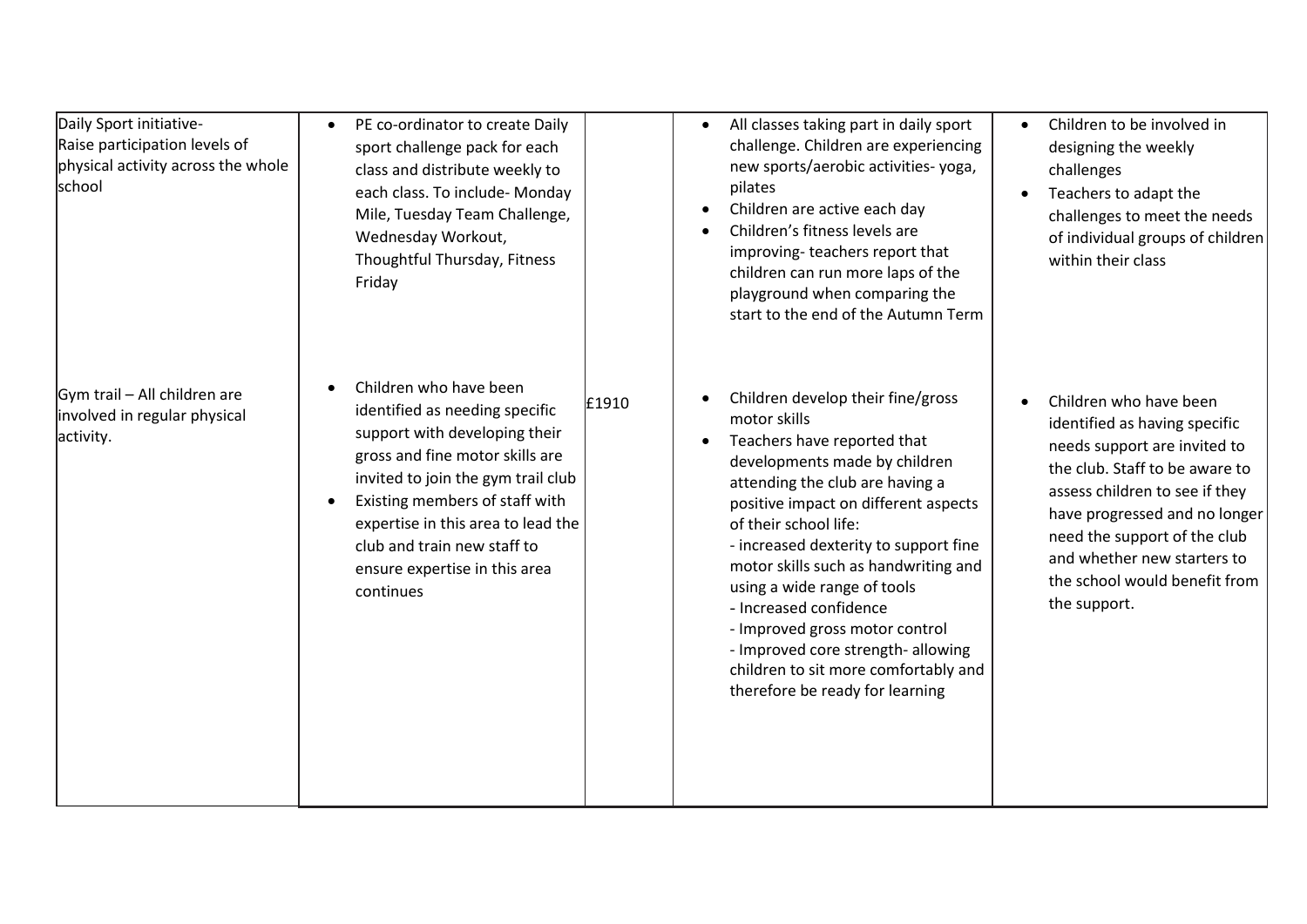| New resources purchased as<br>necessary to allow high quality PE<br>and sport to be delivered. | PE subject leader to assess<br>$\bullet$<br>equipment termly<br>Existing equipment to be<br>maintained and therefore<br>ensuring that it is safe to use                                                                                                                                                        | £780 | New resources all enhanced and safe<br>participation and enjoyment of all<br>pupils                                                                                                                                                              | Ensure existing equipment is<br>maintained                                                                              |
|------------------------------------------------------------------------------------------------|----------------------------------------------------------------------------------------------------------------------------------------------------------------------------------------------------------------------------------------------------------------------------------------------------------------|------|--------------------------------------------------------------------------------------------------------------------------------------------------------------------------------------------------------------------------------------------------|-------------------------------------------------------------------------------------------------------------------------|
|                                                                                                | Key indicator 2: The profile of PESSPA being raised across the school as a tool for whole school improvement                                                                                                                                                                                                   |      |                                                                                                                                                                                                                                                  | Percentage of total allocation:                                                                                         |
|                                                                                                |                                                                                                                                                                                                                                                                                                                |      |                                                                                                                                                                                                                                                  | %                                                                                                                       |
| <b>Intention</b>                                                                               | Implementation                                                                                                                                                                                                                                                                                                 |      | Impact                                                                                                                                                                                                                                           |                                                                                                                         |
| All pupils regularly participate in<br>high quality PE and sport.                              | Subject leader to audit PE<br>curriculum/provision, monitor<br>lessons and assessments<br>PE Subject Leader to carry out<br>pupil and staff voice to establish<br>current views and opinions of<br>school PE/sport and possible<br>areas to improve<br>Use daily sport initiative to<br>increase participation |      | There will be clear differentiation and<br>progression of skills in PE across the<br>school<br>Pupils are taught by staff who feel<br>confident to identify where each<br>child is working and can plan for<br>differentiation and next steps.   |                                                                                                                         |
| Teachers regularly assess the<br>children's learning to ensure good<br>progress is being made. | PE assessment staff meeting<br>termly<br>Assessment is embedded and<br>used to inform future planning                                                                                                                                                                                                          |      | Pupils' PE skills are assessed termly,<br>and these assessments will be<br>monitored by the PE Subject Leader<br>to ensure that pupils are making<br>good progress in this subject.<br>Pupils are clear about their<br>attainment and next steps | Continue to signpost children<br>to clubs to develop their skills<br>and increase their<br>opportunities to participate |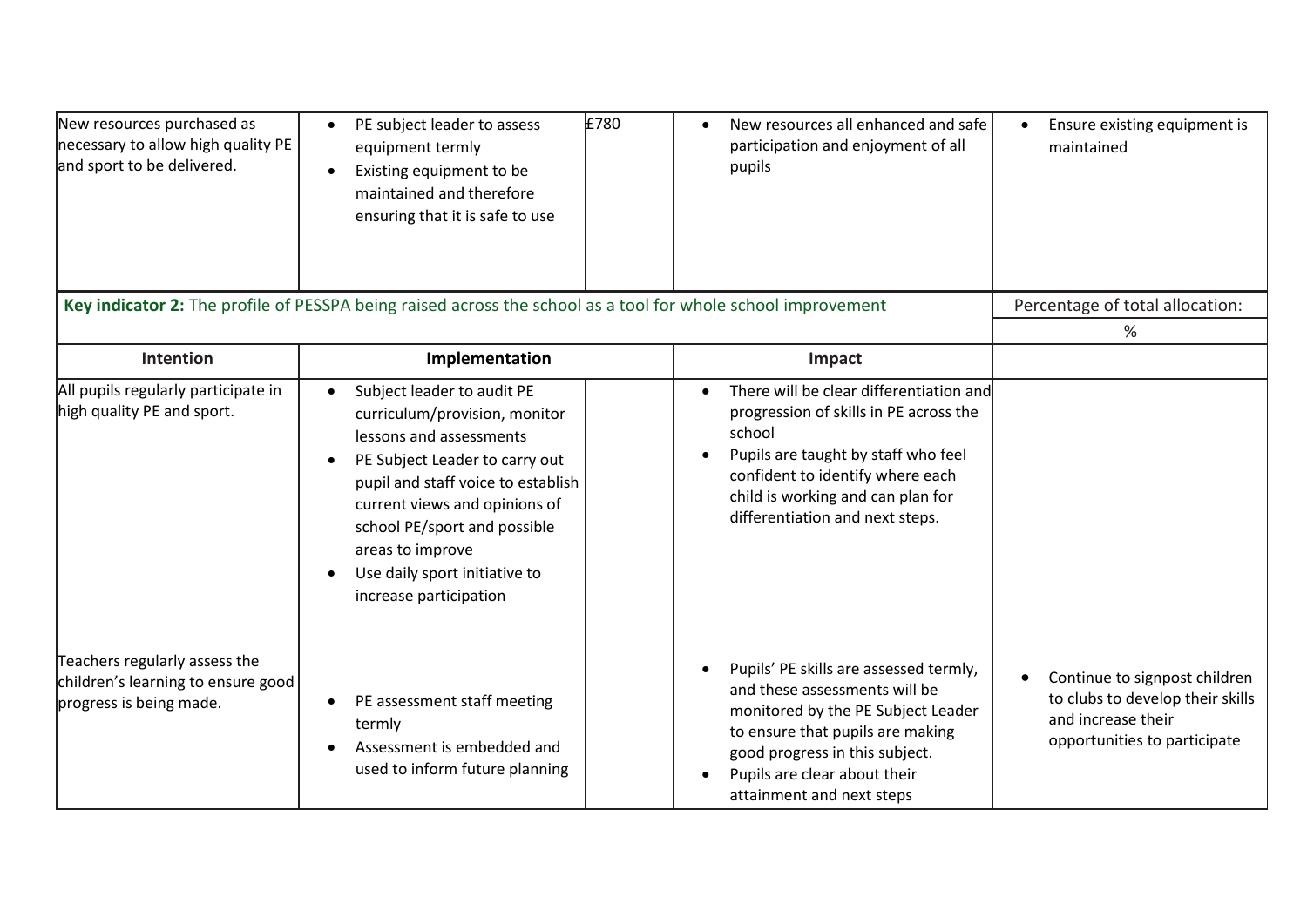| <b>PESSPA will be used as a tool for</b><br>whole school improvement.                                                                                      | PE section in newsletters sent<br>out to parents<br>PE news shared in Team<br>$\bullet$<br>Assembly<br>PE Section on the school<br>noticeboard/website updated<br>regularly | Pupils who are working below age<br>$\bullet$<br>related expectations can be easily<br>identified and PE Subject Leader can<br>target them for clubs<br>Pupils who are working above age<br>related expectations can be<br>identified and targeted for more<br>challenging activities and<br>competitions<br>Pupils and parents will be able to<br>celebrate successes in PE through<br>photograph displays on the PE<br>noticeboard, newsletters and<br>assemblies. | Children to be responsible for<br>updating the PE school<br>noticeboard and use this as a<br>tool to sign up for daily<br>lunchtime clubs                 |
|------------------------------------------------------------------------------------------------------------------------------------------------------------|-----------------------------------------------------------------------------------------------------------------------------------------------------------------------------|----------------------------------------------------------------------------------------------------------------------------------------------------------------------------------------------------------------------------------------------------------------------------------------------------------------------------------------------------------------------------------------------------------------------------------------------------------------------|-----------------------------------------------------------------------------------------------------------------------------------------------------------|
|                                                                                                                                                            | Key indicator 3: Increased confidence, knowledge and skills of all staff in teaching PE and sport                                                                           |                                                                                                                                                                                                                                                                                                                                                                                                                                                                      | Percentage of total allocation:                                                                                                                           |
|                                                                                                                                                            |                                                                                                                                                                             |                                                                                                                                                                                                                                                                                                                                                                                                                                                                      | %                                                                                                                                                         |
| Intention                                                                                                                                                  | Implementation                                                                                                                                                              | Impact                                                                                                                                                                                                                                                                                                                                                                                                                                                               |                                                                                                                                                           |
| Staff to work alongside specialist<br>coaches-Leventhorpe teacher to<br>work with yr5/6 teacher bi-weekly<br>with teaching a different sport<br>each term. | Staff will increase their subject<br>knowledge<br>Staff to observe and learn new<br>skills and techniques for<br>teaching specific sports                                   | Staff learning new teaching<br>techniques<br>Staff more confident with the<br>teaching of specific sports                                                                                                                                                                                                                                                                                                                                                            | Continue with the partnership<br>in 2020-2021 (COVID<br>dependant)<br>Lunchtime sports coach to<br>work with MDAs to increase<br>children's participation |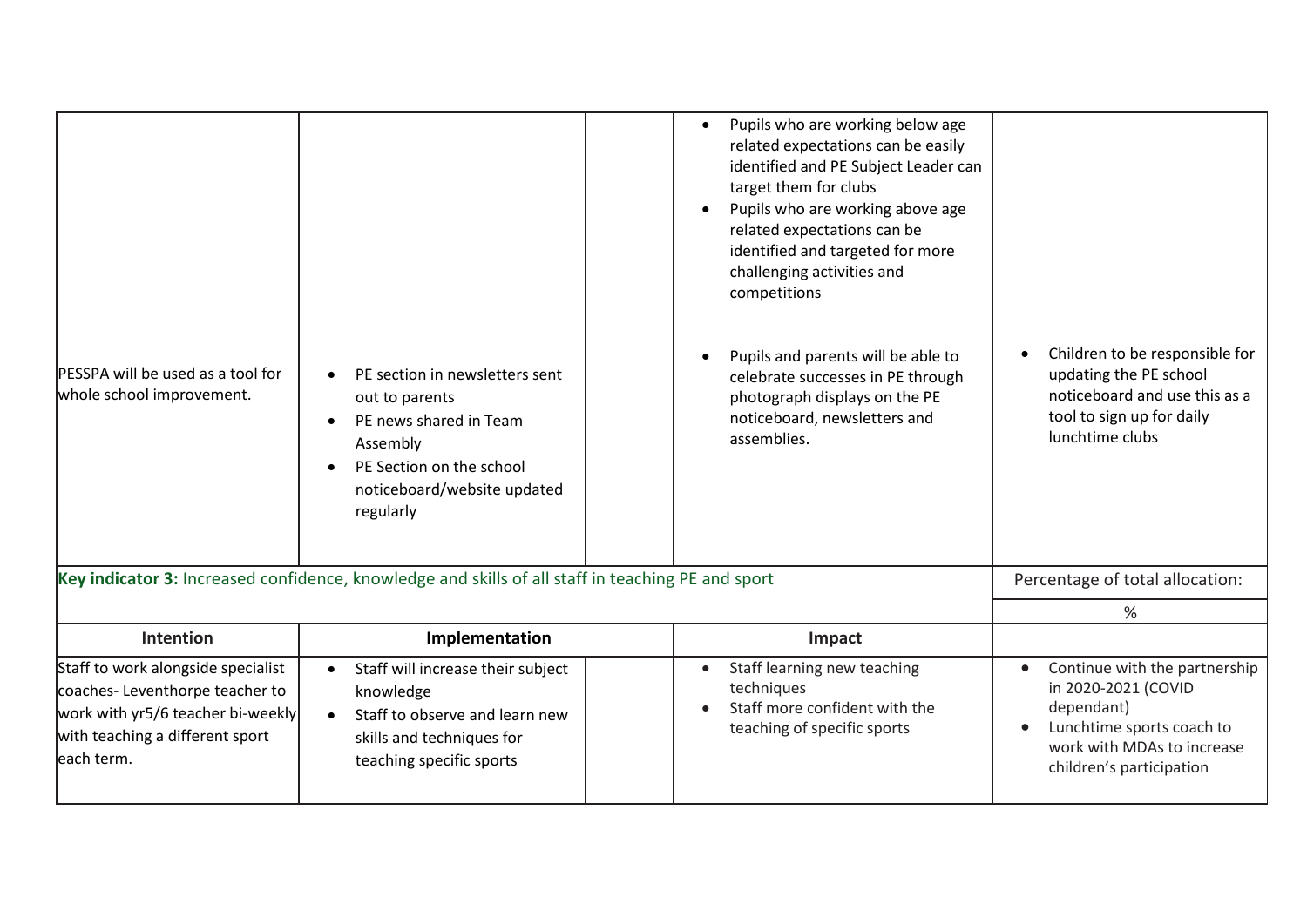|                                                                | YR5/6 teacher to share good<br>$\bullet$<br>practise- CPD for all staff<br>Children have opportunities to<br>experience new sports                                                                                                                                                                                                                   |       |                                                                                                                                                                                             |                                                           |
|----------------------------------------------------------------|------------------------------------------------------------------------------------------------------------------------------------------------------------------------------------------------------------------------------------------------------------------------------------------------------------------------------------------------------|-------|---------------------------------------------------------------------------------------------------------------------------------------------------------------------------------------------|-----------------------------------------------------------|
|                                                                | Key indicator 4: Broader experience of a range of sports and activities offered to all pupils                                                                                                                                                                                                                                                        |       |                                                                                                                                                                                             | Percentage of total allocation:                           |
|                                                                |                                                                                                                                                                                                                                                                                                                                                      |       |                                                                                                                                                                                             | 34%                                                       |
| Intention                                                      | Implementation                                                                                                                                                                                                                                                                                                                                       |       | Impact                                                                                                                                                                                      |                                                           |
| Children experience a wider range<br>of sports and activities. | Maintain the number of sports<br>$\bullet$<br>clubs offered<br>Sign post the least active<br>children and provide targeted<br>activities for them- pupil voice<br>to see what types of activities<br>they would like to participate in<br>Lunchtime sport clubs to<br>increase participation and<br>children's experience of<br>different activities | £1730 | Increase number of children involved<br>$\bullet$<br>in physical activity<br>Children experiencing a wider range<br>of physical activities- athletics, target<br>games, skipping activities | Further increase this provision<br>to include more sports |
| Top up swimming after pupils'<br>completion of core lessons    | Extra swimming lessons to raise<br>the attainment of specific<br>children<br>Staff member to support a child<br>with SEN to allow them to<br>access swimming lessons<br>$\bullet$                                                                                                                                                                    | £600  | More children are able to reach the<br>National Curriculum standards.<br>Broaden the experiences of children<br>with SEN                                                                    |                                                           |